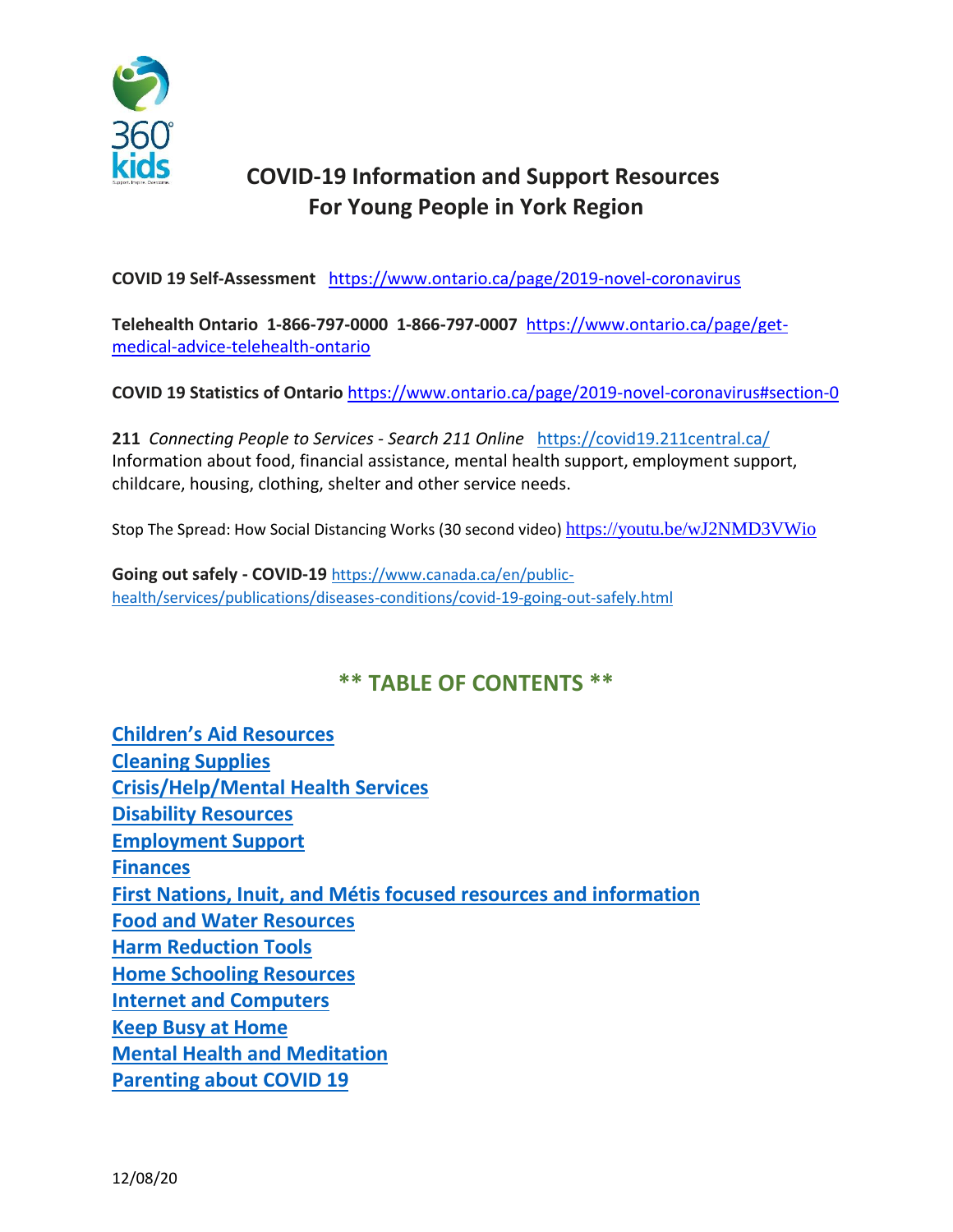# <span id="page-1-0"></span>Children's Aid Resources

**Ontario Association of Children's Aid Societies COVID 19 Resourses** <http://www.oacas.org/covid-19-resources/>

**TELUS "Mobility for Good" phone program for young people once involved with Children's Aid**

[https://www.telus.com/en/about/company-overview/community-investment/how-we](https://www.telus.com/en/about/company-overview/community-investment/how-we-give/cause-campaigns/mobility-for-good)[give/cause-campaigns/mobility-for-good](https://www.telus.com/en/about/company-overview/community-investment/how-we-give/cause-campaigns/mobility-for-good)

**Children's Aid Foundation of Canada is providing grants of up to \$1,000** to help support youth from care (ages 18-29) during the coronavirus (COVID-19) pandemic. These grants are intended to cover short-term needs (e.g., food, rent, mental health services). [https://www.cafdn.org/for-youth/covid-19-youth-support-fund/#1561663270029-ccce781e](https://www.cafdn.org/for-youth/covid-19-youth-support-fund/#1561663270029-ccce781e-c1b1)[c1b1](https://www.cafdn.org/for-youth/covid-19-youth-support-fund/#1561663270029-ccce781e-c1b1)

# <span id="page-1-1"></span>Cleaning Supplies

The Government of Canada has released a list of **approved cleaning and disinfecting products that are effective against COVID 19.** [https://www.canada.ca/en/health](https://www.canada.ca/en/health-canada/services/drugs-health-products/disinfectants/covid-19/list.html#tbl1)[canada/services/drugs-health-products/disinfectants/covid-19/list.html#tbl1](https://www.canada.ca/en/health-canada/services/drugs-health-products/disinfectants/covid-19/list.html#tbl1)

# <span id="page-1-2"></span>Crisis/Help/Mental Health Services

**360°kids Home Base -** updates about services and programs that the Hub will be a part of so that we can stay connected to our youth *@360kids\_Homebase*

## **360°kids Let's Chat! Walk-in Clinic**

During these challenging times of COVID-19, the counselling team at 360°kids continues to support youth emotional and mental health needs via Facetime, Zoom and phone calls. Book your session here, totally free!<https://360kids.setmore.com/>

**310-COPE 1-855-310-COPE (2673)**  Community Crisis Response Service

**360°kids Let's Chat Walk In Clinic [www.360kids.setmore.com](http://www.360kids.setmore.com/)** Now offering phone and video counselling Monday and Thursday

**Access York 1-877-464-9675** York Region Services Information Website

**Assaulted Women's Helpline**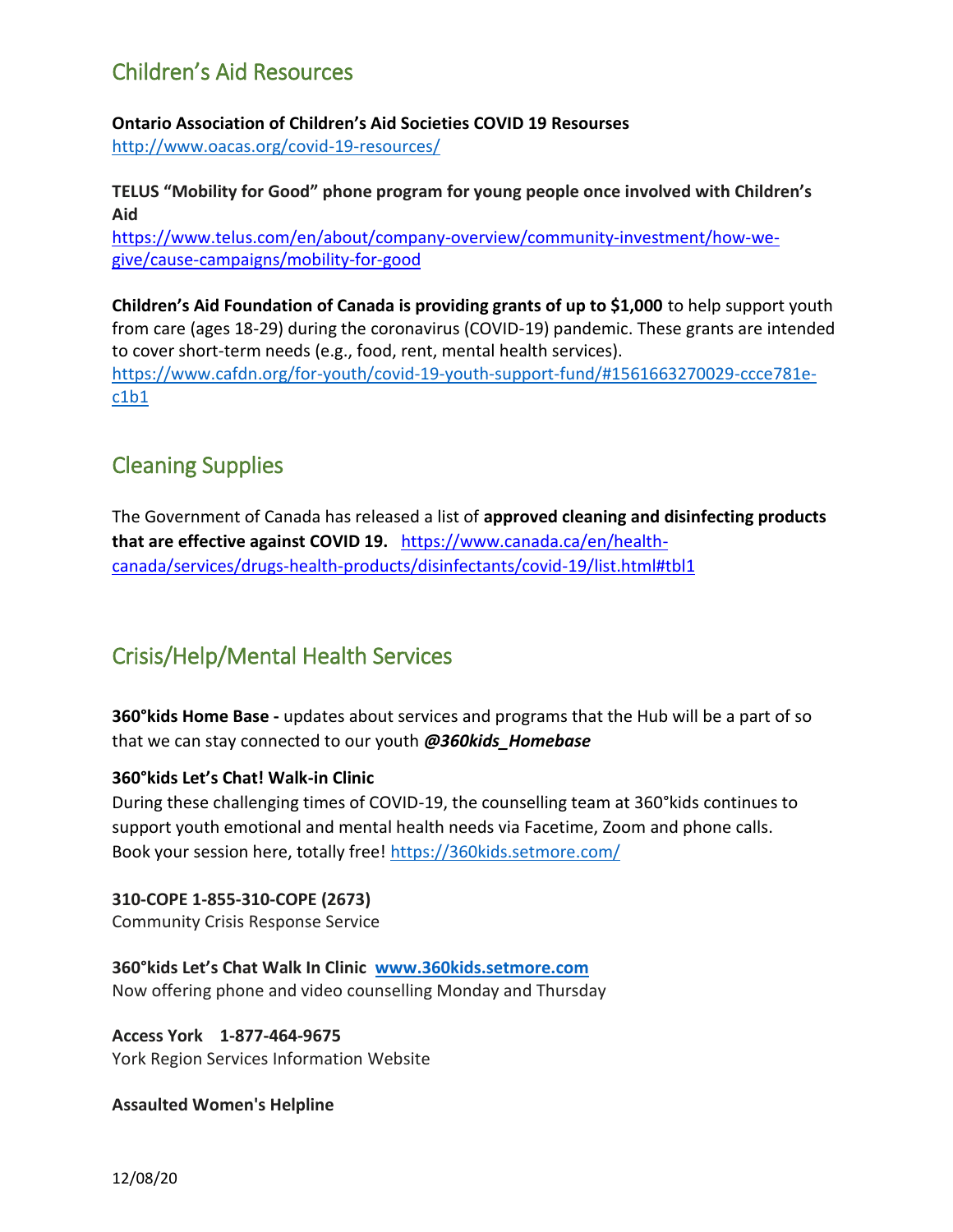### **1-866-863-0511 (Toll Free) 1-866-863-7868 (TTY) 416-863-0511 (Toronto)**

#### **Resources for Parents of Black Children**

[https://mailchi.mp/parentsofblackchildren/support?mc\\_cid=7de6595f3e&mc\\_eid=e5b46b376a](https://mailchi.mp/parentsofblackchildren/support?mc_cid=7de6595f3e&mc_eid=e5b46b376a)

#### **Canadian Mental Health Association York Region 1-866-531-2600 <https://cmha-yr.on.ca/>**

#### **Children's Aid Society of York Region (905)895-2318 1-800-718-3850**

#### **ConnexOntario 1-866-531-2600**

Addiction, Mental Health and Addiction Gaming Treatment Services

**iDetermine!** Offered by The Redwood, this **s**afe, accessible and private online platform is for women and non-binary folks who are looking for support to leave or cope with an abusive relationship. Whether accessing counselling support or just to navigate the website for resources, this tool will increase access and bridge the service gap for folks experiencing abuse. [https://www.idetermine.ca/](https://can01.safelinks.protection.outlook.com/?url=https%3A%2F%2Fwww.idetermine.ca%2F&data=02%7C01%7Caibrahim%40theredwood.com%7C623db2a6841b45aa54cc08d7f855927d%7Cb92363dd43f14b6aa18d83906cbdf54c%7C0%7C0%7C637250918722323355&sdata=wEd83aKiByolpZXamKIyuH6zodGO%2FO7NME5aa8%2BLaAE%3D&reserved=0)

#### **Domestic Abuse and Sexual Assault (DASA) Care Centre of York Region – Mackenzie**

**Health** Emergency DASA care service can be accessed by calling 905-883-1212 ext. 0 and asking for the DASA nurse on-call, or by coming to the Emergency Department at Mackenzie Richmond Hill Hospital and asking the nurse at the front desk to see the DASA nurse. DASA counselling services can be accessed by calling 905-883-2216. For more information, please visit [www.mackenziehealth.ca/dasa](http://www.mackenziehealth.ca/dasa)

#### **Good2Talk 1-866-925-5454**

Free, professional and confidential counselling support for post-secondary students in Ontario

**Goodhead.ca** – Mental Health resource tool for guys into guys.

### **Human Trafficking Helpline (905)758-5285**

### **JACK.ORG School Mental Health Ontario and Kids Help Phone** Mental Health Resource HUB <https://jack.org/COVID>

#### **John Howard Society of York Region (905)470-0003 ext 209**

<https://johnhoward.on.ca/yorkregion/wp-content/uploads/sites/3/2020/02/YCP-brochure-1.pdf> The Youth Counselling Program provides individuals with free weekly one-on-one sessions to discuss situations affecting their lives

#### **Kids Help Phone (24/7) 1-800-668-6868**

Canada's only 24/7, national support service. We offer professional counselling, information and referrals and volunteer-led, text-based. *Kids Help Phone has expanded its mandate to include former youth in care of any age*

**Krasman Center: Warm/Peer 24/7 Crisis Support Line: 1-888-777-0907** 

<https://krasmancentre.com/>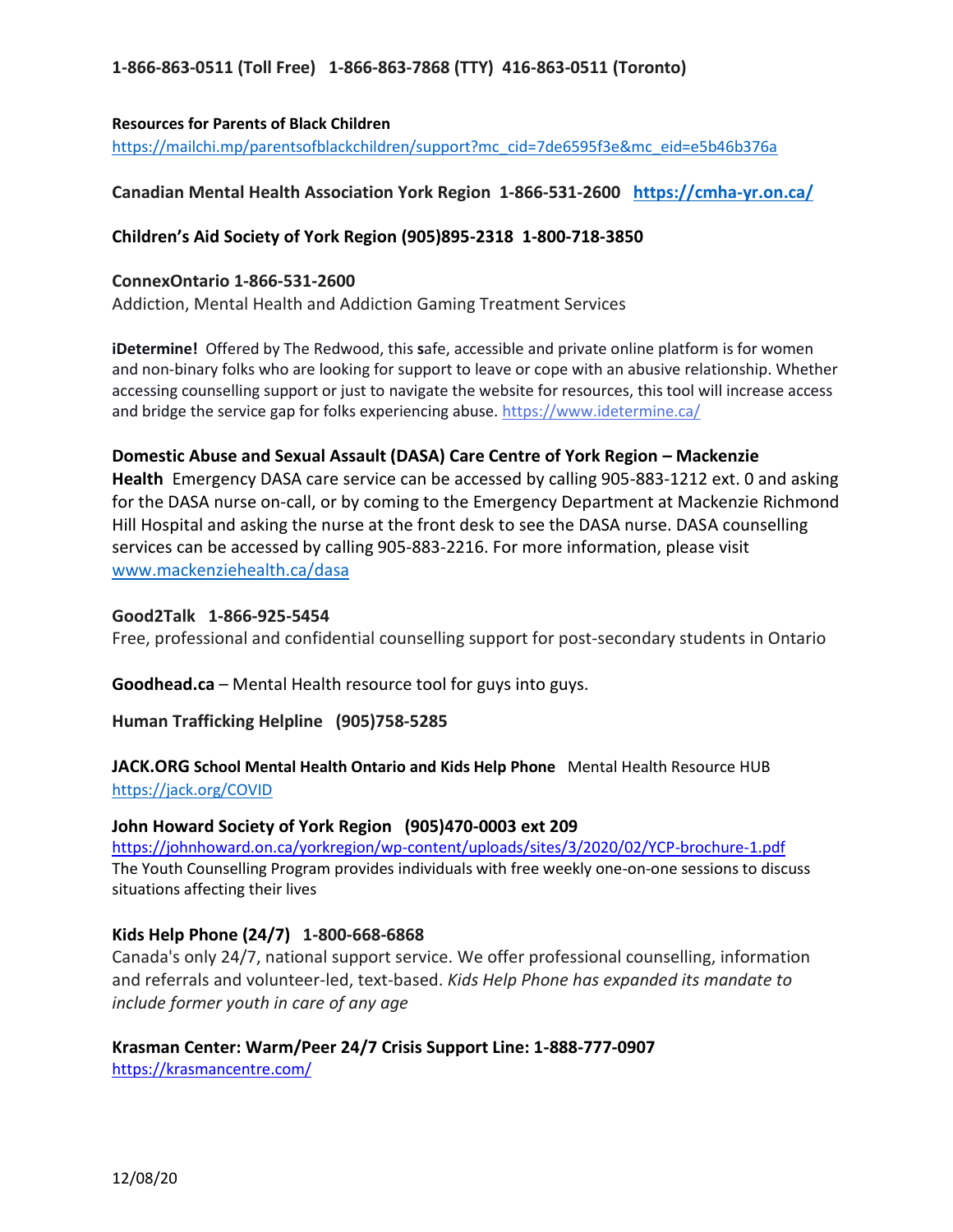### **LGBT Youthline 1-800-268-9688 Text 647-694-4275 Chat [www.youthline.ca](http://www.youthline.ca/)**

Confidential and non-judgmental peer support through our telephone, text and chat services for lesbian, gay bisexual, transgender, transsexual, two-spirited, queer and questioning young people. Get in touch with a peer support volunteer from Sunday to Friday, 4:00PM to 9:30 PM.

**LOFT Street Outreach Van** [https://www.loftcs.org/what-we-do/specialized-services/specialized](https://www.loftcs.org/what-we-do/specialized-services/specialized-community-services/)[community-services/](https://www.loftcs.org/what-we-do/specialized-services/specialized-community-services/)

**Mental Health T.O.(MHTO)** – Free mental health counselling for infants, children, youth and families. MHTO agents connect callers to qualified counsellors. 9:00 am to 7:00 pm Monday to Friday **1-866-585-6486**

**MOBYSS 289-879-2376 or by email at [mobyss@cmha-yr.on.ca](mailto:mobyss@cmha-yr.on.ca)** [https://cmha](https://cmha-yr.on.ca/programs/youth/mobyss/)[yr.on.ca/programs/youth/mobyss/](https://cmha-yr.on.ca/programs/youth/mobyss/)

Make an appointment to see nurse, peer support worker, and or mental health worker directly

**Naseeha Youth Helpline 1-866-627-3342** Peer support for Muslim youth

**Queerentine 101: All of your LGBTQ12S COVID 19 Resources in one place**  <https://egale.ca/egale-in-action/queerantine-101/>

**TeenLine 1-310-855-HOPE 1-800-852-8336 Or text TEEN to 839863** Confidential hotline for teenagers for mental health

**Trans Life Line 1-877-330-6366**

Peer support service run by trans people, for trans and questioning callers.

**Wellness Together Canada: Mental Health and Substance Use Support**: <https://ca.portal.gs/>

### **Women Support Network of York Region 905-853-9270 ext 102 1-800-263-6734**

24 hour crisis line offering counselling services for women 18+ years of age

#### **York Region Police Hate Crime Report Line 1-877-354-HATE (4283)**

24-hour telephone and TTY crisis line to all woman who have experienced abuse including: counselling, emotional support, information and referrals.

#### **York Support Services Network (YSSN) 905-898-6455**

York Support Services Network is a community-based agency that offers a range of case management and community crisis services, to support individuals with a developmental disability and/or a serious mental illness.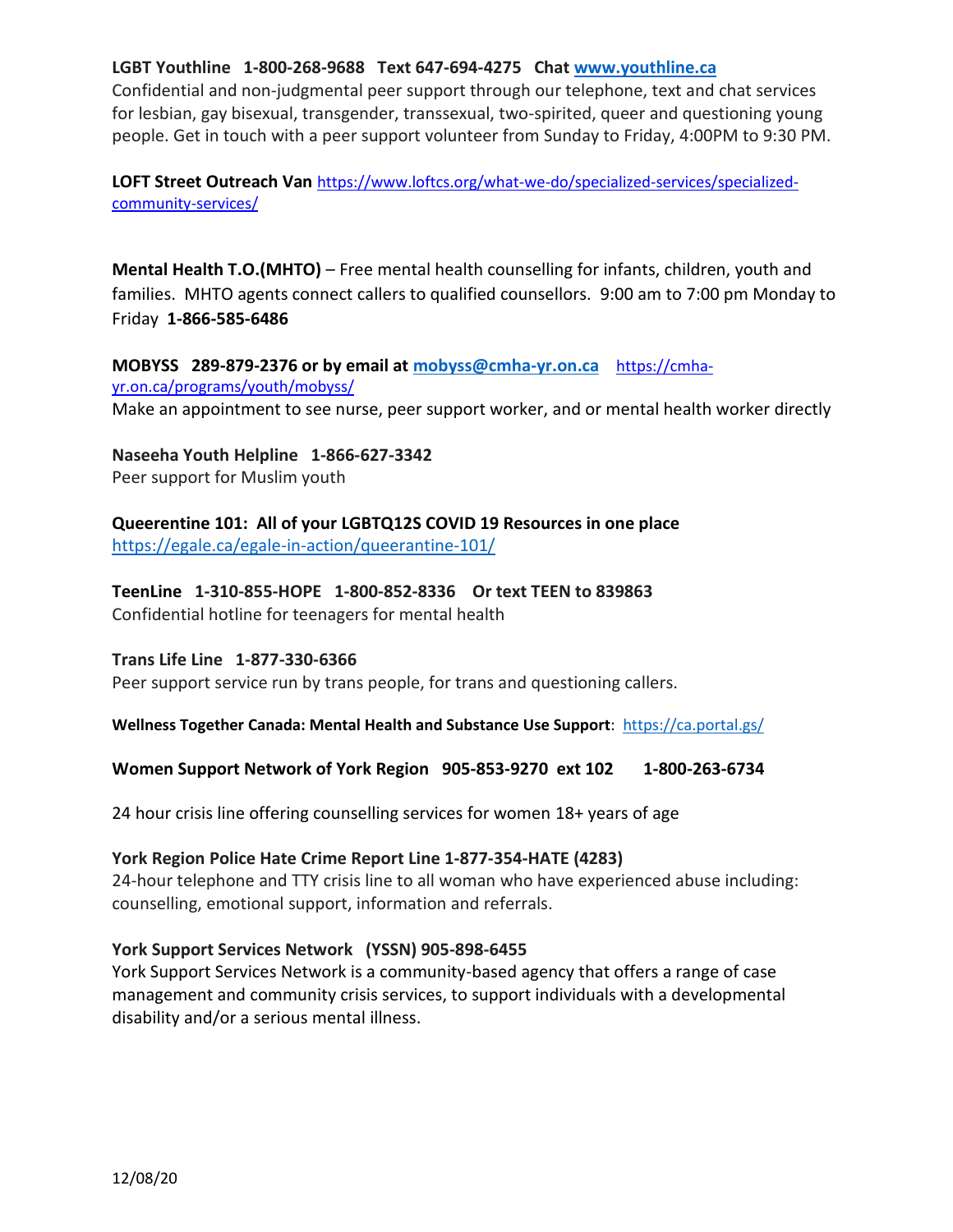# <span id="page-4-0"></span>Disability Resources

### **Rick Hansen** COVID-19 Resources for Persons with

Disabilities [https://www.rickhansen.com/news-stories/blog/covid-19-useful-resources](https://www.rickhansen.com/news-stories/blog/covid-19-useful-resources-persons-disabilities#fa)[persons-disabilities#fa](https://www.rickhansen.com/news-stories/blog/covid-19-useful-resources-persons-disabilities#fa)

**Canadian Association for Community Living** COVIDdisability: Disability Related Resources for Families<https://cacl.ca/coviddisability/>

## <span id="page-4-1"></span>Employment Support

360°kids understands and empathizes with the stressful time many of you may be experiencing due to COVID-19. We are happy to announce that our Employment Programs continue to be offered and new cohorts are starting regularly.

To apply or for more information, please visi[t https://www.360kids.ca/programs-services/employment/](https://www.360kids.ca/programs-services/employment/)

If you have questions, please email us a[t employment.programs@360kids.ca.](mailto:employment.programs@360kids.ca)

<span id="page-4-2"></span>Thank you for including us in your employment journey and please stay safe, healthy and happy.

# **Finances**

### **Bank of Canada Scholarship for students in visible minority groups** [https://careers.bankofcanada.ca/job/Ottawa-%28Downtown%29-Scholarship-for-students-in-visible](https://careers.bankofcanada.ca/job/Ottawa-%28Downtown%29-Scholarship-for-students-in-visible-minority-groups-ON/539662517/)[minority-groups-ON/539662517/](https://careers.bankofcanada.ca/job/Ottawa-%28Downtown%29-Scholarship-for-students-in-visible-minority-groups-ON/539662517/)

**Service Canada Central Information Resource Page** [Coronavirus](https://www.canada.ca/en/employment-social-development/corporate/notices/coronavirus.html?fbclid=IwAR3292qjXg-1uzySOEIg9mwc_l3tTfyY9oyDIh7-nx9v2uCIKOyAHYnB_Vk) disease (COVID-19) – Employment and Social [Development](https://www.canada.ca/en/employment-social-development/corporate/notices/coronavirus.html?fbclid=IwAR3292qjXg-1uzySOEIg9mwc_l3tTfyY9oyDIh7-nx9v2uCIKOyAHYnB_Vk) Canada

### **Employment Insurance 1-833-381-2725**

Dedicated Service Canada number for EI claims exclusively related to COVID-19

### **POST SECONDARY STUDENTS:**

 **Canada Emergency Student Benefit (CESB)** will provide support to students and new graduates who are not be eligible for the Canada Emergency Response Benefit or Employment Insurance or unable to work due to COVID-19. This benefit would provide \$1,250 per month for eligible students or \$1,750 per month for eligible students with dependents or disabilities. This benefit would be available from May to August 2020. More details will be made available soon.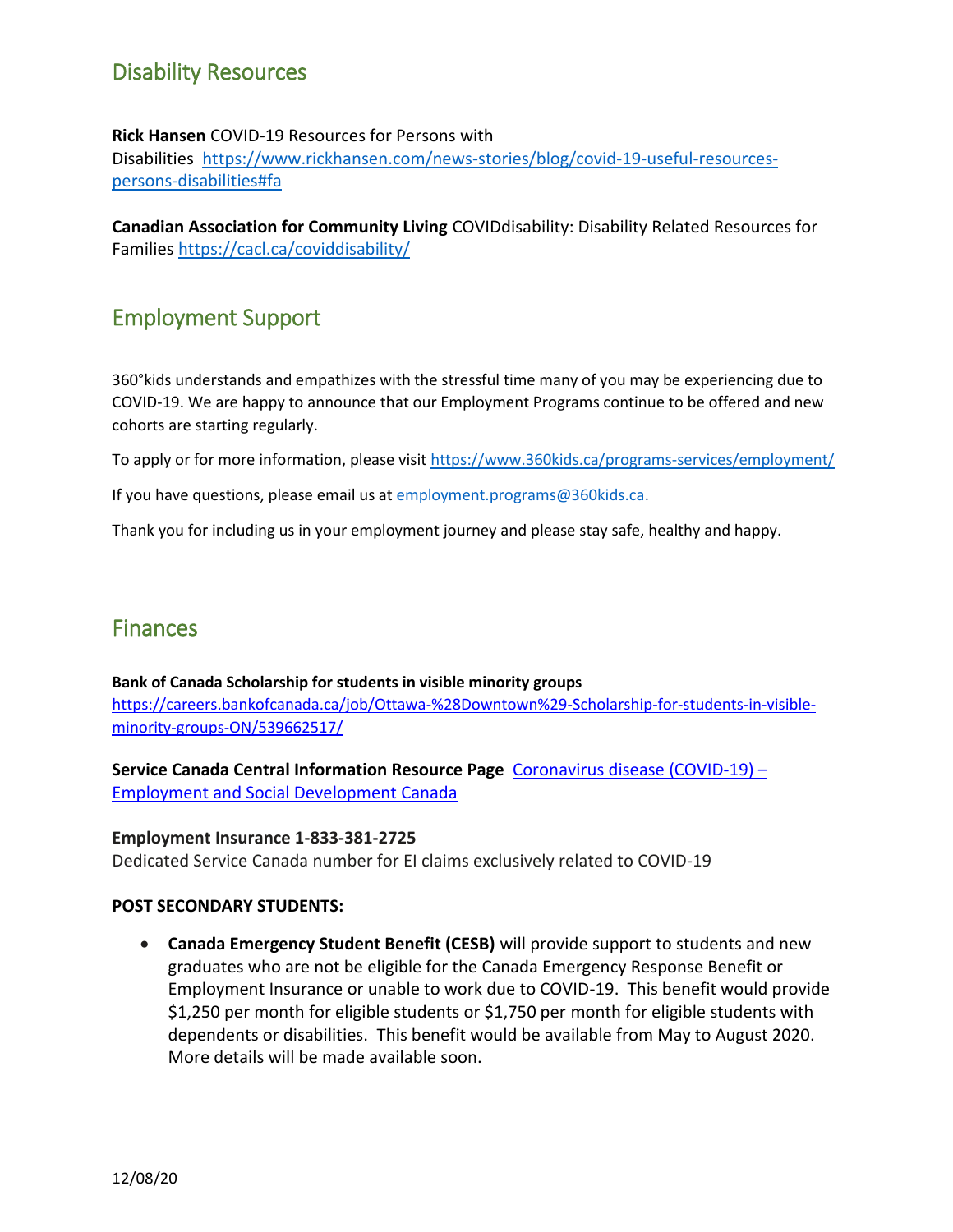**Canada Student Service Grant** (CSSG) will help students gain valuable work experience and skills while they help their communities during the COVID-19 pandemic. For students who choose to do national service and serve their communities, the new CSSG will provide up to \$5,000 for their education in the fall.

[https://www.canada.ca/en/department-finance/news/2020/04/support-for-students-and-recent](https://www.canada.ca/en/department-finance/news/2020/04/support-for-students-and-recent-graduates-impacted-by-covid-19.html)[graduates-impacted-by-covid-19.html](https://www.canada.ca/en/department-finance/news/2020/04/support-for-students-and-recent-graduates-impacted-by-covid-19.html)

**Ontario Student Assistance Program (OSAP)** The Ontario government has temporarily deferred payments for Ontario Student Assistance Program (OSAP) loans and now loan repayment will be subject to a six-month interest-free delay until September 30, 2020. For more information, [click here](https://news.ontario.ca/maesd/en/2020/03/province-supports-postsecondary-students-during-covid-19.html) or call 416-325-2929.

**Ontario Works Emergency Assistance 1-877-464-9675. TTY: 1-866-512-6228 or 905-895-4293** York Region residents can contact the application centre for more information

### **Ontario Disability Support Program Covid-19 key information**

<https://www.mcss.gov.on.ca/en/mcss/programs/social/odsp/odsp-covid-fact-sheets.aspx>

**Rent** Provincial changes related to COVID 19 [https://www.ontario.ca/page/renting-changes-during](https://www.ontario.ca/page/renting-changes-during-covid-19)[covid-19](https://www.ontario.ca/page/renting-changes-during-covid-19)

### **Rent and Utility Assistance** York Region

[https://www.york.ca/wps/portal/yorkhome/support/yr/financialassistance/rentandutilityassist](https://www.york.ca/wps/portal/yorkhome/support/yr/financialassistance/rentandutilityassistance) [ance](https://www.york.ca/wps/portal/yorkhome/support/yr/financialassistance/rentandutilityassistance)

### **Canada Emergency Response Benefit (CERB) Apply by phone 1**‑**800**‑**959**‑**2019 or**

**1**‑**800**‑**959**‑**2041 or online** <https://www.canada.ca/en/services/benefits/ei/cerb-application.html> The Government of Canada will provide a taxable benefit of \$2,000 a month for up to 4 months to eligible workers who have lost their income due to COVID-19. A portal with a simple questions will help us direct you to the service option that best fits your situation (i.e. eligibility for Employment Insurance benefits or not).

**PRISONER SUPPORT FUND** Go Fund Me supporting prisoners re-entering the community and the families of those that are still behind bars during COVID 19. Information and application link are both available here: <https://www.gofundme.com/f/prisoner-emergency-support-fund>

## <span id="page-5-0"></span>First Nations, Inuit, and Métis focused resources and information

## **First Nations and Inuit Hope for Wellness Help Line (24Hours) 1-855-242-3310**

Immediate, culturally competent telephone counselling, 24 hours a day, seven days a week and is available in English, French and upon request in Cree, Ojibway, and Inuktitut

COVID-19 concerns, closures have families and [communities](https://www.cbc.ca/news/indigenous/covid-19-tradition-land-medicine-1.5500973?__vfz=medium%3Dsharebar) heading out on the land, CBC News [Decolonizing](https://ndncollective.org/indigenizing-and-decolonizing-community-care-in-response-to-covid-19/) community care in response to COVID-19, NDN Collective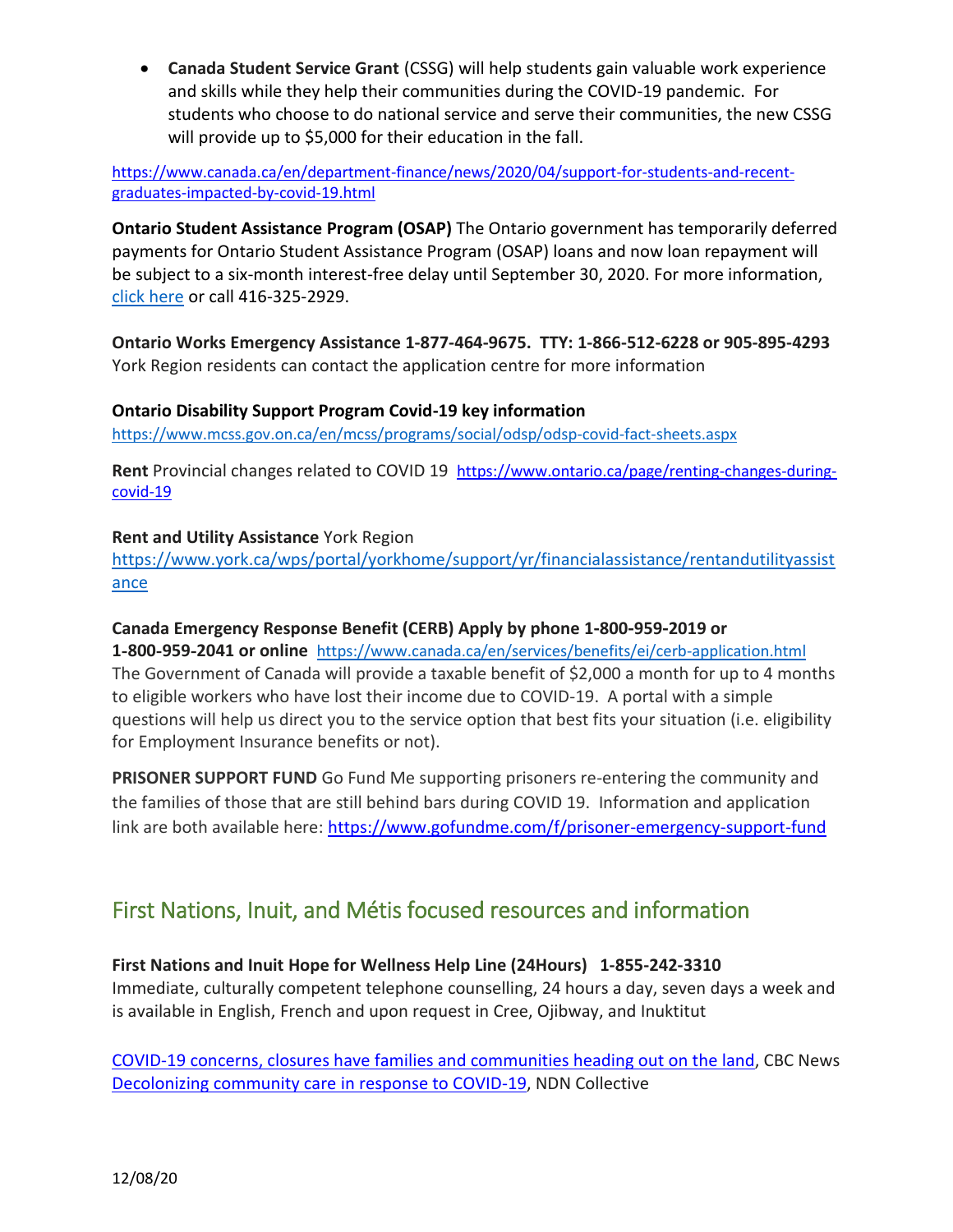Traditional Indigenous Kinship Practices at Home: Being [Child-Centered](https://indigenousmotherhood.wordpress.com/2020/03/16/traditional-indigenous-kinship-practices-at-home-being-child-centered-during-the-pandemic/?fbclid=IwAR1ZqZjcu3jgQMx_xwFwU6gWrui7g31zdmT1shwUgq-mLhzPhbyntt1jUh0) During the Pandemic, Indigenous Motherhood There's a massive free catalogue of [Indigenous](https://www.cbc.ca/arts/there-s-a-massive-free-catalogue-of-indigenous-films-online-and-we-have-6-picks-to-get-you-started-1.4623884) films online — and we have 6 picks to get you [started,](https://www.cbc.ca/arts/there-s-a-massive-free-catalogue-of-indigenous-films-online-and-we-have-6-picks-to-get-you-started-1.4623884) CBC News

## <span id="page-6-0"></span>Food and Water Resources

Fresh Spring Water<https://findaspring.com/category/locations/north-america/canada/>

York Region Food Network: FIND FOOD *<https://yrfn.ca/resources/>*

Grocery Delivery Service – Grocery Gateway by Longos 8800 Huntington Rd, Vaughan, ON. Call 905 564-8778.

Supermarket Wait Time Tool**:** <https://covid19-waiting-time.thejoin.tech/>

# <span id="page-6-1"></span>Harm Reduction Tools

CAYR Community Connections; Contact Aara @ 905-960-2808 o[r aameyayer@cayrcc.org](mailto:aameyayer@cayrcc.org) to request a delivery- this is for Harm Reduction Tools- requires 24 hour notice for delivery.

- Supplies will also be available at different community locations which include;
	- o Swing Shift (10084 Yonge St. Richmond Hill)
	- o Krasman Center (10121 Yonge St. Richmond Hill)
	- o Belinda's Place (16580 Yonge St, Newmarket)
	- o Sutton Youth Services (20898 Dalton Rd, Sutton West)

## <span id="page-6-2"></span>Home Schooling Resources

[e-learning](https://lah.elearningontario.ca/) Ontario for high school students DDSB [Continuous](https://www.ddsb.ca/en/programs-and-learning/optional-continuous-student-learning-at-home.aspx?fbclid=IwAR0z37MSw6kRtq59y0FulrQbayeG_RvTT4xRr9eDIc2gxxKBczaoQWAgKvk) Student Learning [Anti-Oppressive/Anti-Racist](https://docs.google.com/document/d/1rBqt7UJ7U_8Nz0mnLgbRd3TsSgzoJ1gawefZPCNNmAY/mobilebasic) Home School Options During Quarantine List of Education Companies Offering Free [Subscriptions](https://kidsactivitiesblog.com/135609/list-of-education-companies-offering-free-subscriptions/) Amazing [Educational](http://www.amazingeducationalresources.com/) Resources No [School?](https://docs.google.com/document/d/19o_X9jxQtOJHy86nXVT2dfhBZl-FK7kuMzGL1svq024/mobilebasic) Let's Have Some Fun [Special](https://www.specialneedsforspecialkids.net/) Needs for Special Kids Have Fun [Teaching](https://www.havefunteaching.com/resources/relief-packs/) Idello: [Resources](https://www.idello.org/en) for Online Learning 18 Terrific [Educational](https://www.shedoesthecity.com/18-terrific-educational-wellness-websites-for-kids-in-quarantine) & Wellness Websites for Kids in Quarantine [Brainpop](https://www.brainpop.com/) [Curiosity](https://curiositystream.com/search/Canada) Stream (requires paid membership) [Tynker](https://www.tynker.com/) (coding for kids)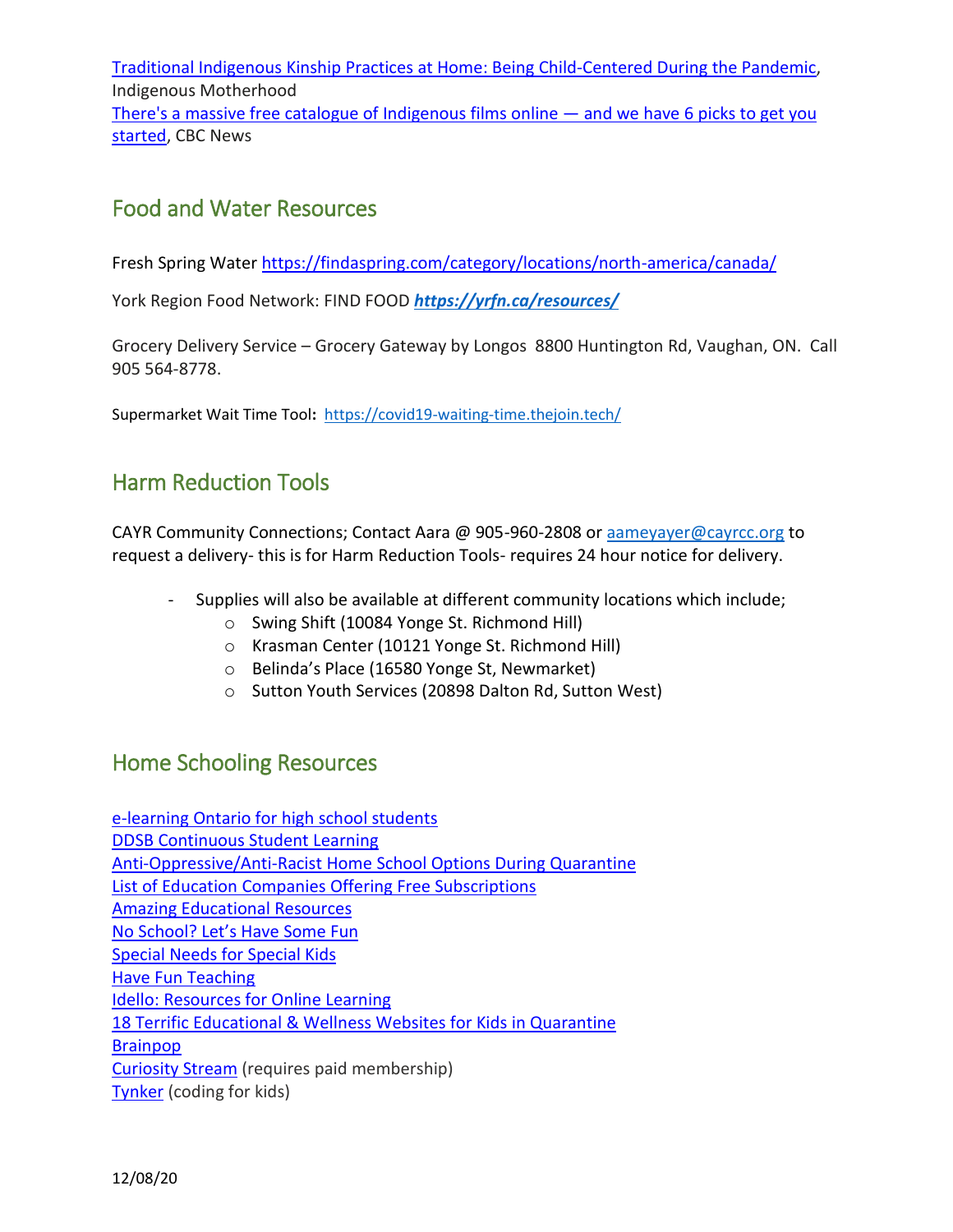[Scholastic courses](https://classroommagazines.scholastic.com/support/learnathome.html?fbclid=IwAR2E_WeMQqfD4Lp9ZMP9j-fsifTvEtk999_cjhsbSmS-G-SDnh8Lo0u_HME) [Khan Academy](https://www.khanacademy.org/) [Kids Activities Blogs](https://kidsactivitiesblog.com/) [Fun Brain](https://www.coolmath4kids.com/) [Draw Every Day with JJK](https://www.kennedy-center.org/education/mo-willems/) National Geographic Kids: [Amino Labs](https://kids.nationalgeographic.com/)

Home Schooling: OPEN SCHOOL Preschool – High School (developed by Province of Quebec) <https://www.ecoleouverte.ca/en/>

## <span id="page-7-0"></span>Internet and Computers

**Internet:** Free internet for anyone who does not have service <https://www.shaw.ca/internet/wifi> **Computers:** Discount Prices for Laptops and Desktops for low income earners <http://www.rcto.ca/programs-rctech-outreach.asp>

## <span id="page-7-1"></span>Keep Busy at Home

**City of Markham Fitness: Commit to Fit** – Free online resource of fitness and wellness videos <https://www.youtube.com/channel/UCqU3LthhkS1zdEFIZEa3KZw>

Bored during [self-isolation?](https://www.ctvnews.ca/health/coronavirus/bored-during-self-isolation-tour-these-museums-from-the-comfort-of-your-couch-1.4852971#_gus&_gucid=&_gup=twitter&_gsc=0mAZ9Lc) Tour these museums from the comfort of your couch, CTV News Learn to code with fun [games,](https://code.org/learn) Code.org

Stuck at home? Need a book? [Booksellers](https://www.thestar.com/entertainment/books/2020/03/18/stuck-at-home-need-a-book-booksellers-are-finding-ways-to-get-them-to-you.html) are finding ways to get them to you, The Star There's a massive free catalogue of [Indigenous](https://www.cbc.ca/arts/there-s-a-massive-free-catalogue-of-indigenous-films-online-and-we-have-6-picks-to-get-you-started-1.4623884) films online — and we have 6 picks to get you [started,](https://www.cbc.ca/arts/there-s-a-massive-free-catalogue-of-indigenous-films-online-and-we-have-6-picks-to-get-you-started-1.4623884) CBC News

[Universal](https://www.wsj.com/articles/universal-makes-movies-now-playing-in-theaters-available-online-11584383814) Makes Movies Now Playing in Theaters Available for Digital Rental, The Wall Street Journal

<https://smartserve.ca/online-training/> Smart Serve Ontario is now offering *free trainings* and certifications until the end of April. This a great opportunity for anyone who is trying to become a server, hostess, or is in a job which requires the handling of alcohol. The test is usually close to \$40! <https://www.classcentral.com/university/utoronto> University of Toronto is now offering *free courses* across the board which can all be done online. Some courses provide certifications upon completion.

Live Cam[: San Diego Zoo](https://zoo.sandiegozoo.org/live-cams) Live Cam[: Vancouver Aquarium](https://www.vanaqua.org/live-cams) Live Cam[: Beluga whales at Georgia Aquarium](https://www.georgiaaquarium.org/webcam/beluga-whale-webcam/) Cam[: Africam offers people a live safari from the comfort of their own home](https://www.africam.com/wildlife/) *Virtual tours of museums around the world*  [The Royal Ontario Museum in Toronto](https://artsandculture.google.com/streetview/royal-ontario-museum/QQEzrRxuTdjUcA?sv_lng=-79.39438554759032&sv_lat=43.66788043801905&sv_h=340&sv_p=0&sv_pid=o8xdoRc8lbmy5juTKyMwPA&sv_z=1.0000000000000002) [Canadian Museum of History in Ottawa](https://www.historymuseum.ca/exhibitions/online-exhibitions/) [The Louvre in Paris, France](https://www.louvre.fr/en/visites-en-ligne) [The British Museum in London, England](https://britishmuseum.withgoogle.com/)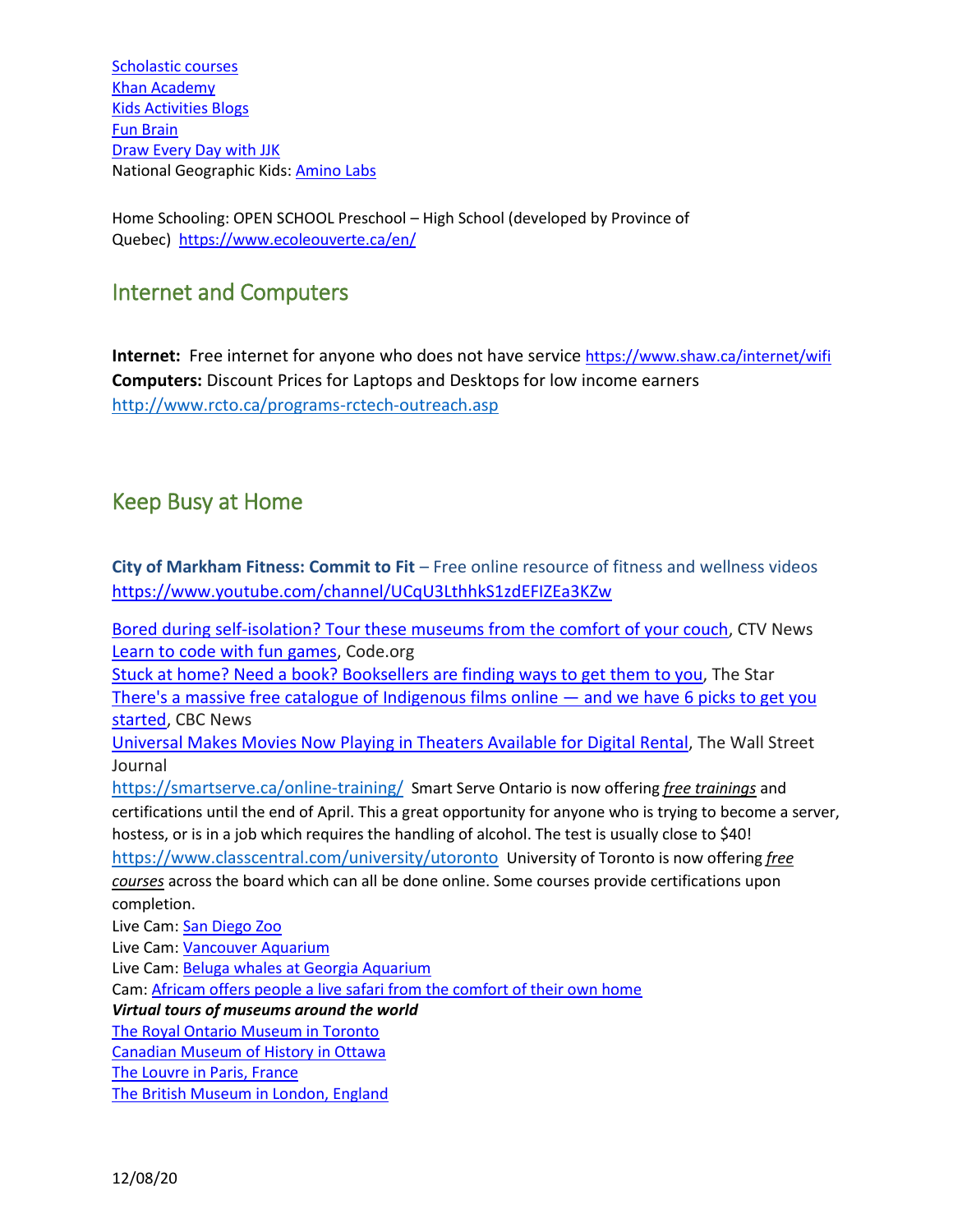[The Guggenheim in New York, New York](https://artsandculture.google.com/streetview/solomon-r-guggenheim-museum-interior-streetview/jAHfbv3JGM2KaQ?hl=en&sv_lng=-73.95902634325634&sv_lat=40.78285751667664&sv_h=302.3936462402344&sv_p=-0.9779434204101562&sv_pid=MfnUmHRyOSzMtY3vtYU05g&sv_z=0.9645743015259163) [National Gallery of Art in Washington, D.C.](https://artsandculture.google.com/partner/national-gallery-of-art-washington-dc?hl=en) [Musée d'Orsay in Paris, France](https://artsandculture.google.com/partner/musee-dorsay-paris?hl=en) [National Museum of Modern and Contemporary Art in Seoul, South Korea](https://artsandculture.google.com/partner/national-museum-of-modern-and-contemporary-art-korea?hl=en) [Pergamon Museum in Berlin, Germany](https://artsandculture.google.com/entity/pergamon/m05tcm?hl=en) [Van Gogh Museum, Amsterdam, The Netherlands](https://artsandculture.google.com/partner/van-gogh-museum?hl=en) [Uffizi Gallery, Florence, Italy](https://artsandculture.google.com/partner/uffizi-gallery?hl=en) [The Museu de Arte de São Paulo \(MASP\) in São Paulo, Brazil](https://artsandculture.google.com/partner/masp?hl=en) [The National Museum of Anthropology in Mexico City, Mexico](https://artsandculture.google.com/partner/masp?hl=en)

# <span id="page-8-0"></span>Mental Health and Meditation

## **Therapy resource: FACE COVID 19**

<https://drive.google.com/file/d/117HY4z4mY5izJpR44ejuZ8rhTyoWEGEG/view>

## **Anxiety Support**

- <https://www.anxietycanada.com/>
- <https://www.camh.ca/en/health-info/mental-health-and-covid-19#coping>
- [Anxiety Support | #1 Online Counseling Website | Better](https://www.betterhelp.com/go/)Help.com
- Anxiety: Canada Mental Health Services, Help and Support, [www.ementalhealth.ca](http://www.ementalhealth.ca/)
- [Resources](https://apps.kidshelpphone.ca/resourcesaroundme/welcome.html) around me, Kids Help Phone
- How can I cope with my feelings about the [future?,](https://kidshelpphone.ca/get-info/how-can-i-cope-with-my-feelings-about-the-future/) Kids Help Phone
- [Resiliency](http://cmhaww.ca/our-services/mental-health-promotion-and-education/resiliency-during-covid19/) during COVID19, Canadian Mental Health Association
- Distress Centre Ontario[, http://www.dcontario.org](http://www.dcontario.org/)

**Guarding mental health during the COVID-19 pandemic;** an article to help increase awareness and understanding of all aspects of dealing with the stress of mandated or self-isolation. <https://www.rehab4addiction.co.uk/coronavirus/mental-health-coronavirus>

## **The emotional benefits of meditation** (Information from [MayoClinic.Org\)](https://www.mayoclinic.org/tests-procedures/meditation/in-depth/meditation/art-20045858)

- **B** Gain a new perspective on stressful situations
- **Build skills to manage your stress D** Increase self-awareness
	-
- **If Example 2** Focus on the present **Reduce negative emotions** 
	-
- **Increase imagination and creativity Innerease patience and tolerance**
- 

## **What is Guided Meditation?** (Information from [mindworks.org\)](https://mindworks.org/blog/what-is-guided-meditation/)

In guided meditation, our practice is shaped by another person's voice. Because the mind has a tendency to wander where it will, many of us find it easier to focus and relax when our minds aren't entirely left to their own devices. This form of meditation is often led by a (real live) guide in group settings, or by recordings presented on apps, podcasts, videos, CDs, etc.

## **Guided meditation for kids:**

- <https://www.youtube.com/watch?v=CvF9AEe-ozc> 5 minutes in length
- https://www.youtube.com/watch?v= mX4JBBIcBk 7 minutes in length
- <https://www.youtube.com/watch?v=DWOHcGF1Tmc> 16 minutes in length